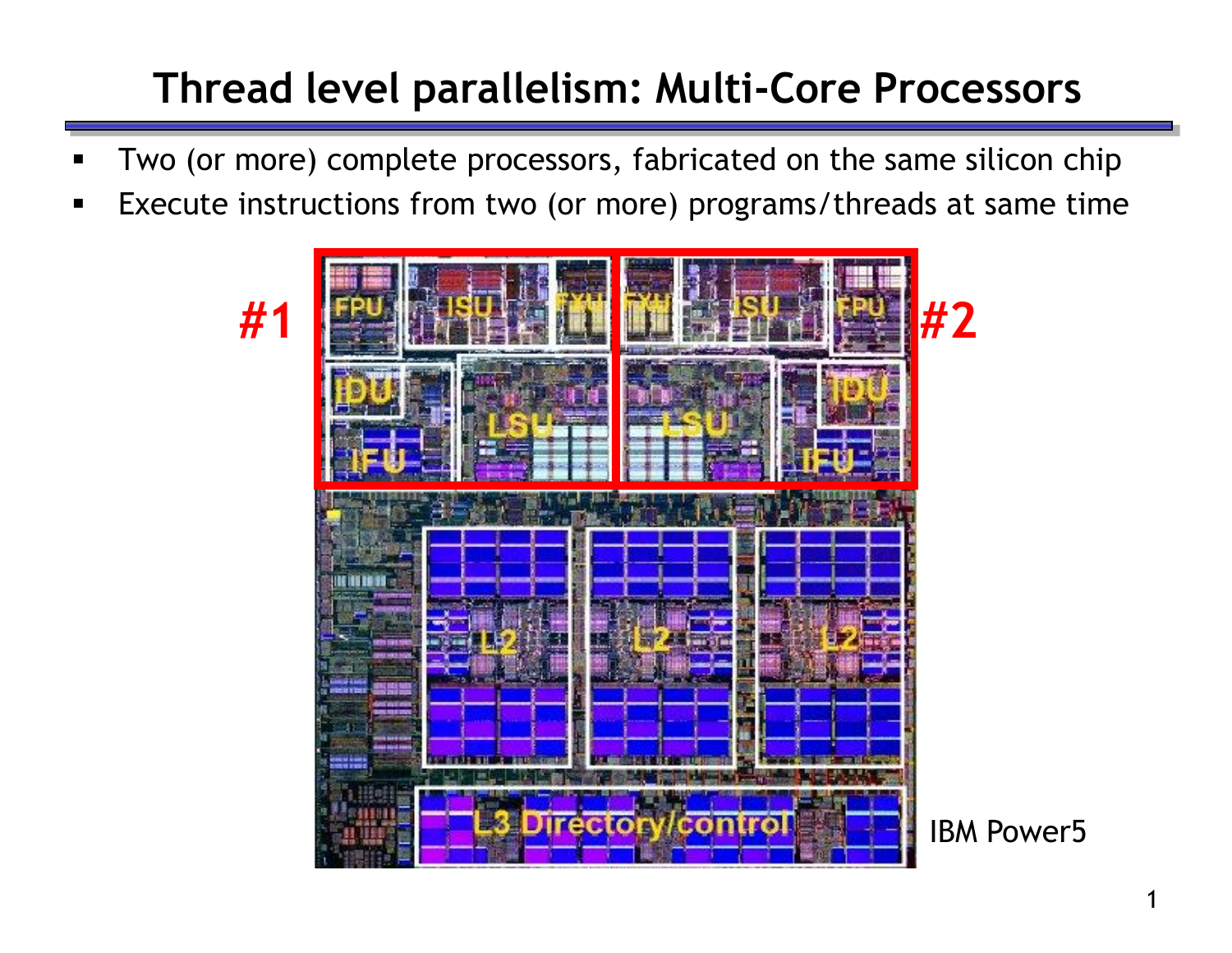#### **Multi-Cores are Everywhere**



**Intel Core Duo** in new Macs: 2 x86 processors on same chip

#### **XBox360:** 3 PowerPC cores





**Sony Playstation 3:** Cell processor, an asymmetric multi-core with 9 cores (1 general-purpose, 8 special purpose SIMD processors)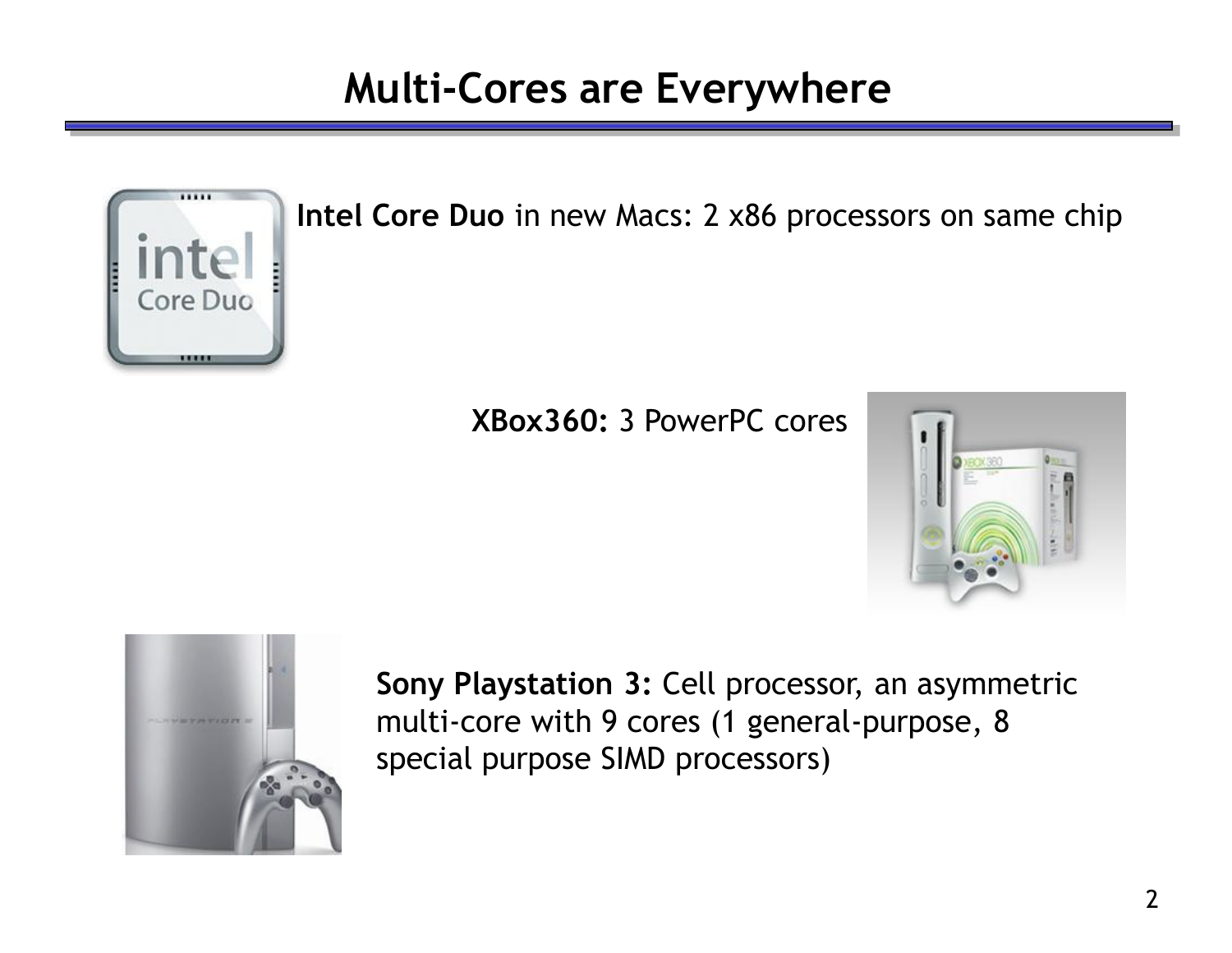#### **Why Multi-cores Now?**

■ Number of transistors we can put on a chip growing exponentially...



#### transistors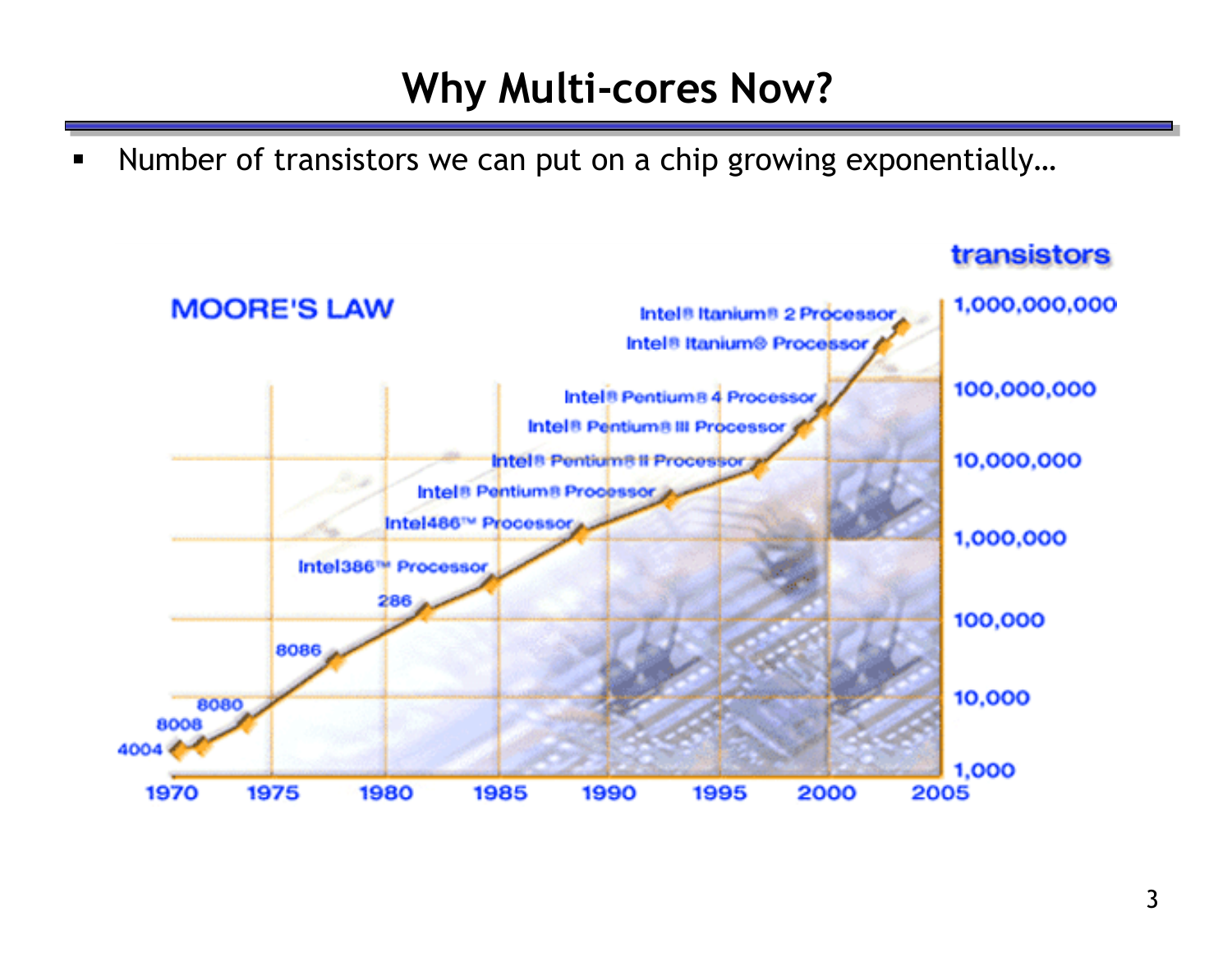

- But power is growing even faster!!
	- Power has become limiting factor in current chips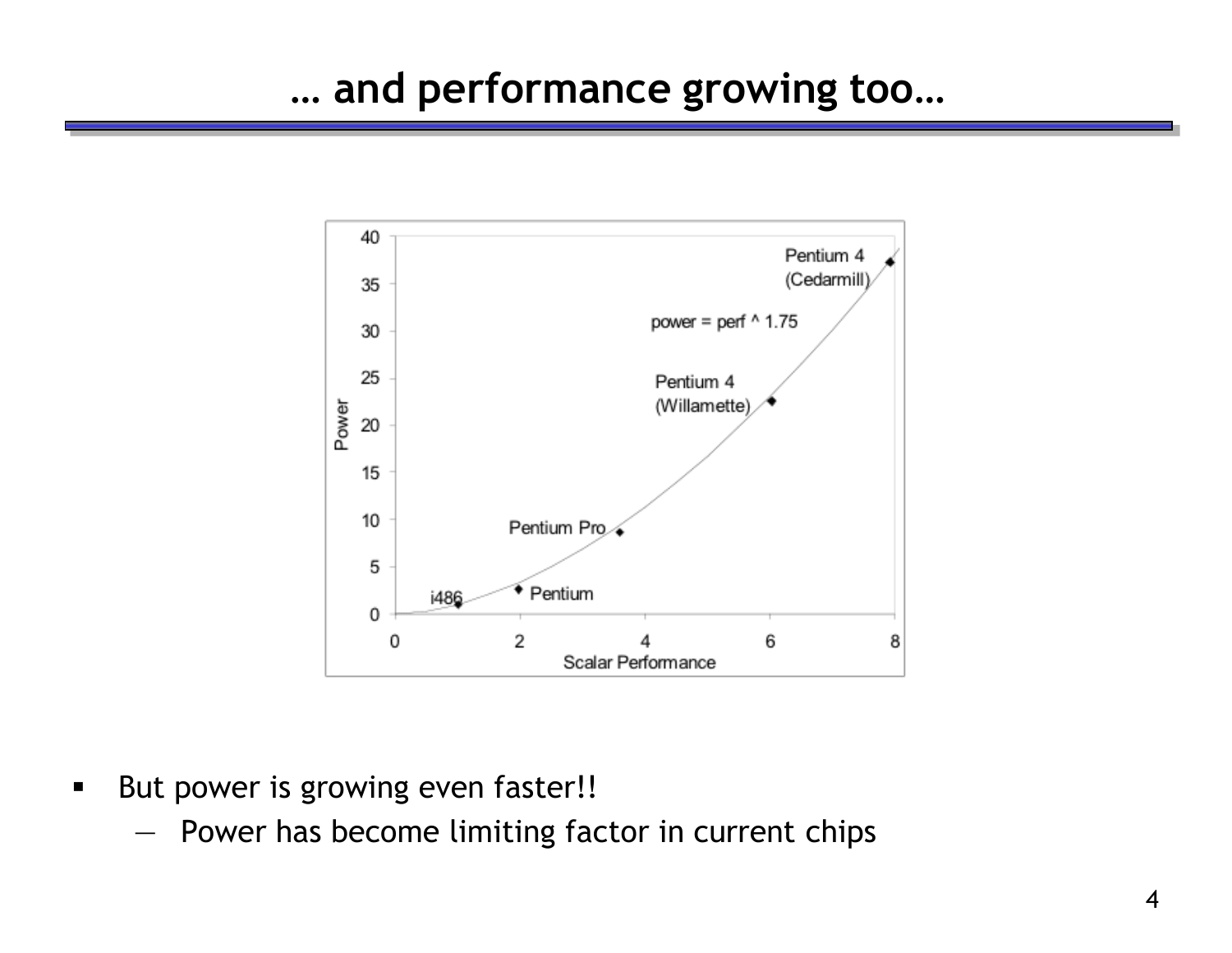#### **What is a Thread?**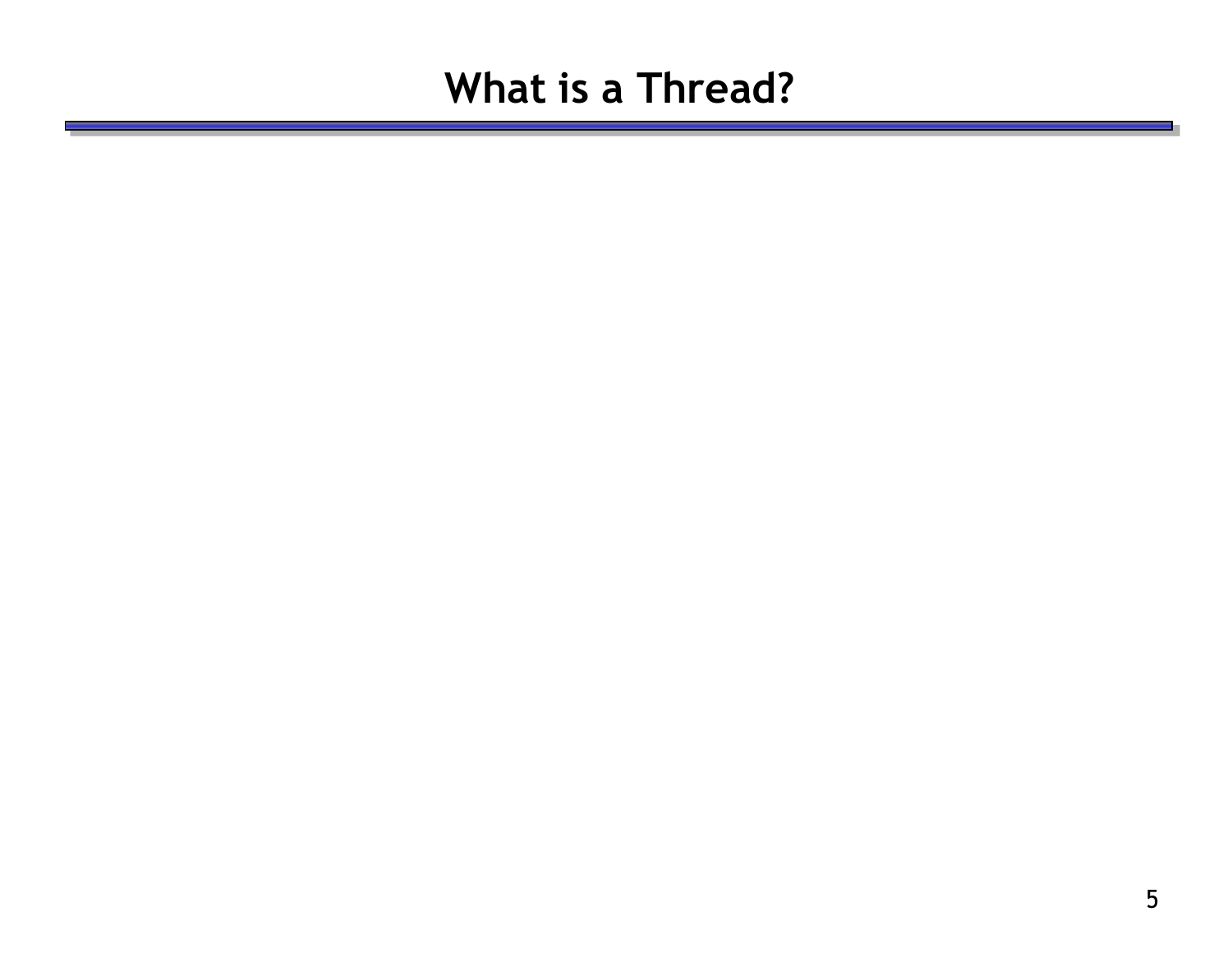### **As programmers, do we care?**

What happens if we run a program on a multi-core?

```
void
array add(int A[], int B[], int C[], int length) {
  int i;
  for (i = 0 ; i < length ; ++i) {
  C[i] = A[i] + B[i];}
}
```
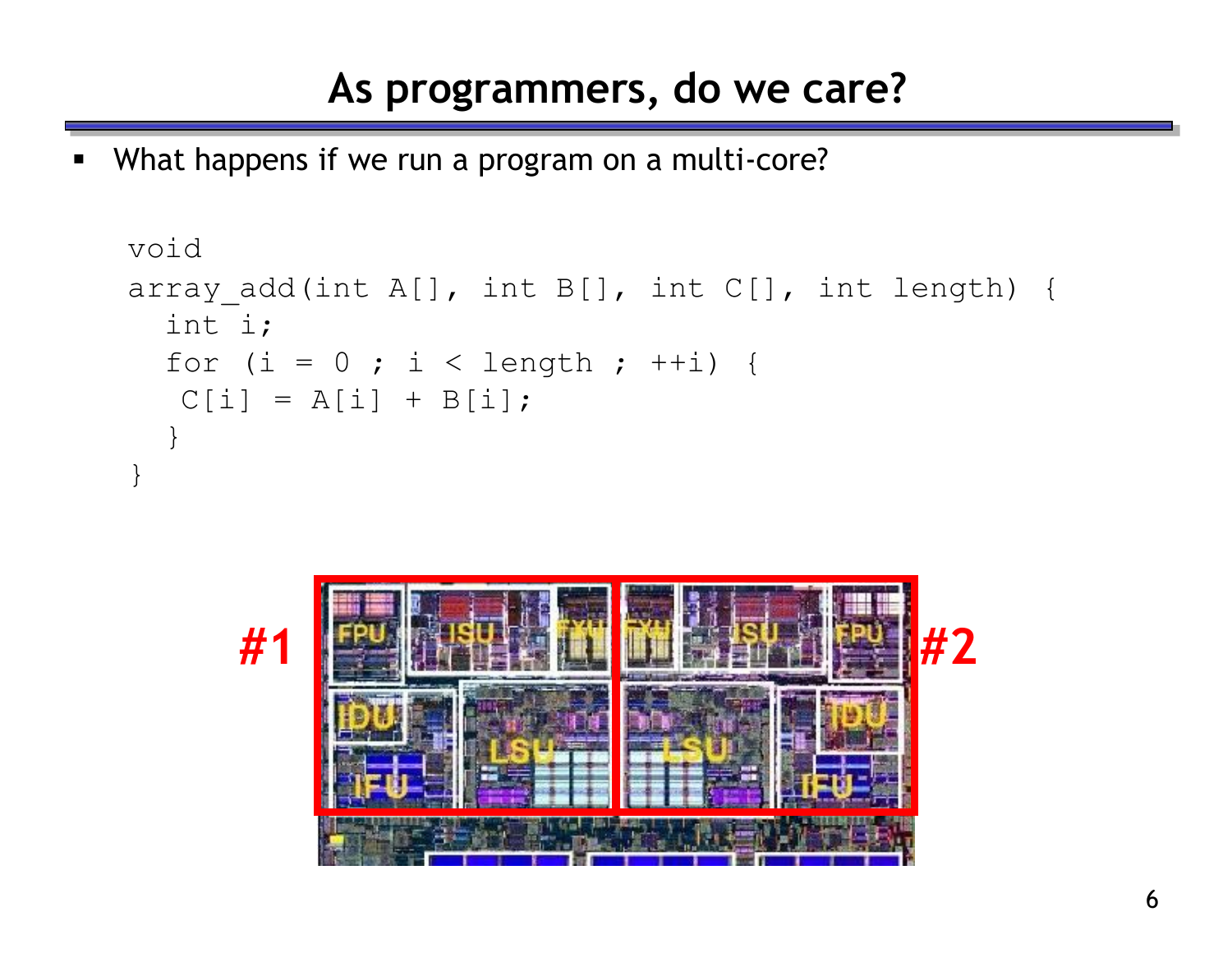## **What if we want a program to run on both processors?**

- We have to explicitly tell the machine exactly how to do this
	- This is called parallel programming or concurrent programming
- **There are many parallel/concurrent programming models** 
	- We will look at a relatively simple one: **fork-join parallelism**
	- Posix threads and explicit synchronization

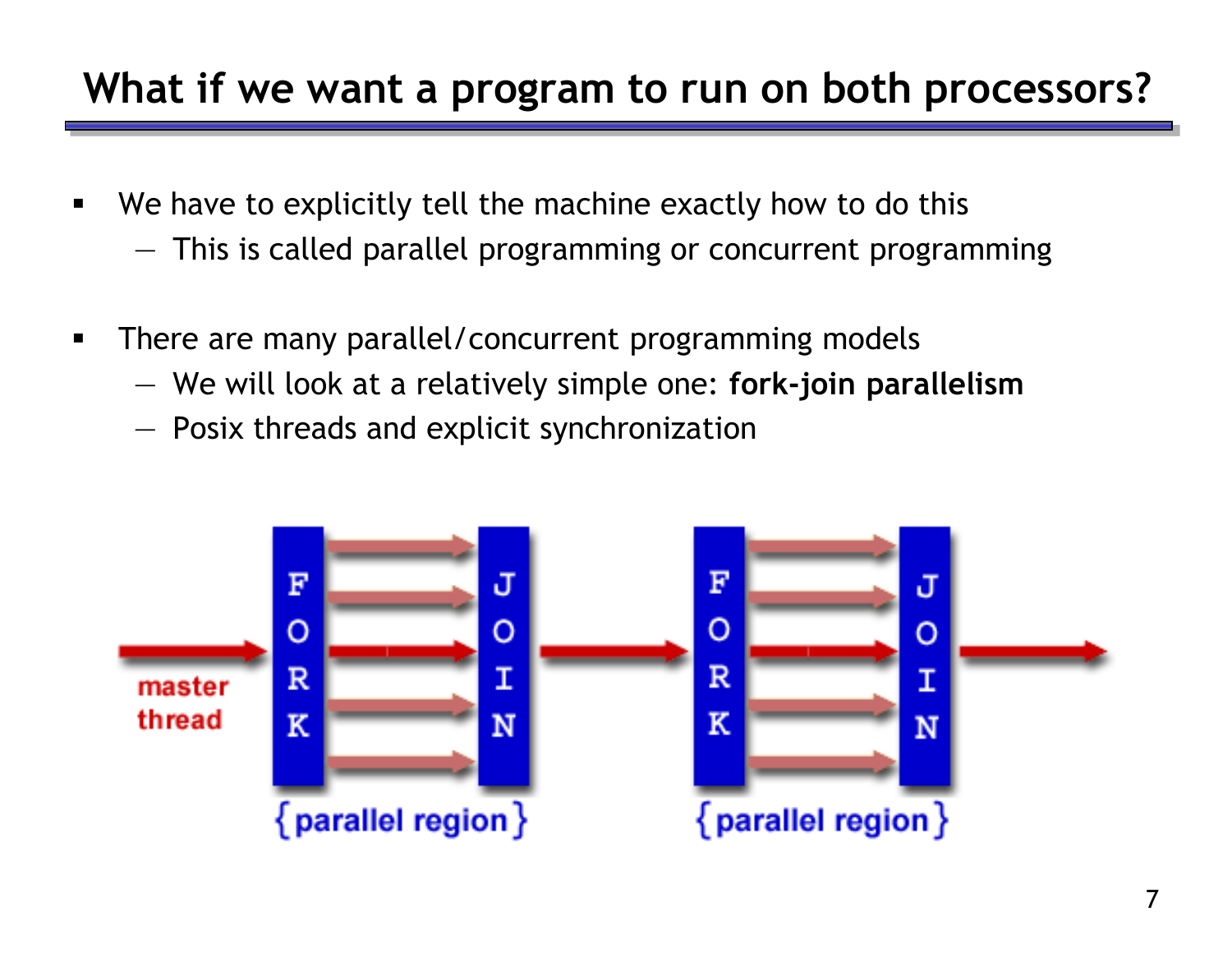## **Fork/Join Logical Example**

1.Fork N-1 threads

2.Break work into N pieces (and do it) 3.Join (N-1) threads void array add(int A[], int B[], int C[], int length) { *cpu\_num = fork(N-1);* int i; for (i =  $cpu$  num ; i < length ; i  $\leftarrow$  N) {  $C[i] = A[i] + B[i];$ } P<sub>2</sub> *join();* } А. How good is this with caches?B: Memory C: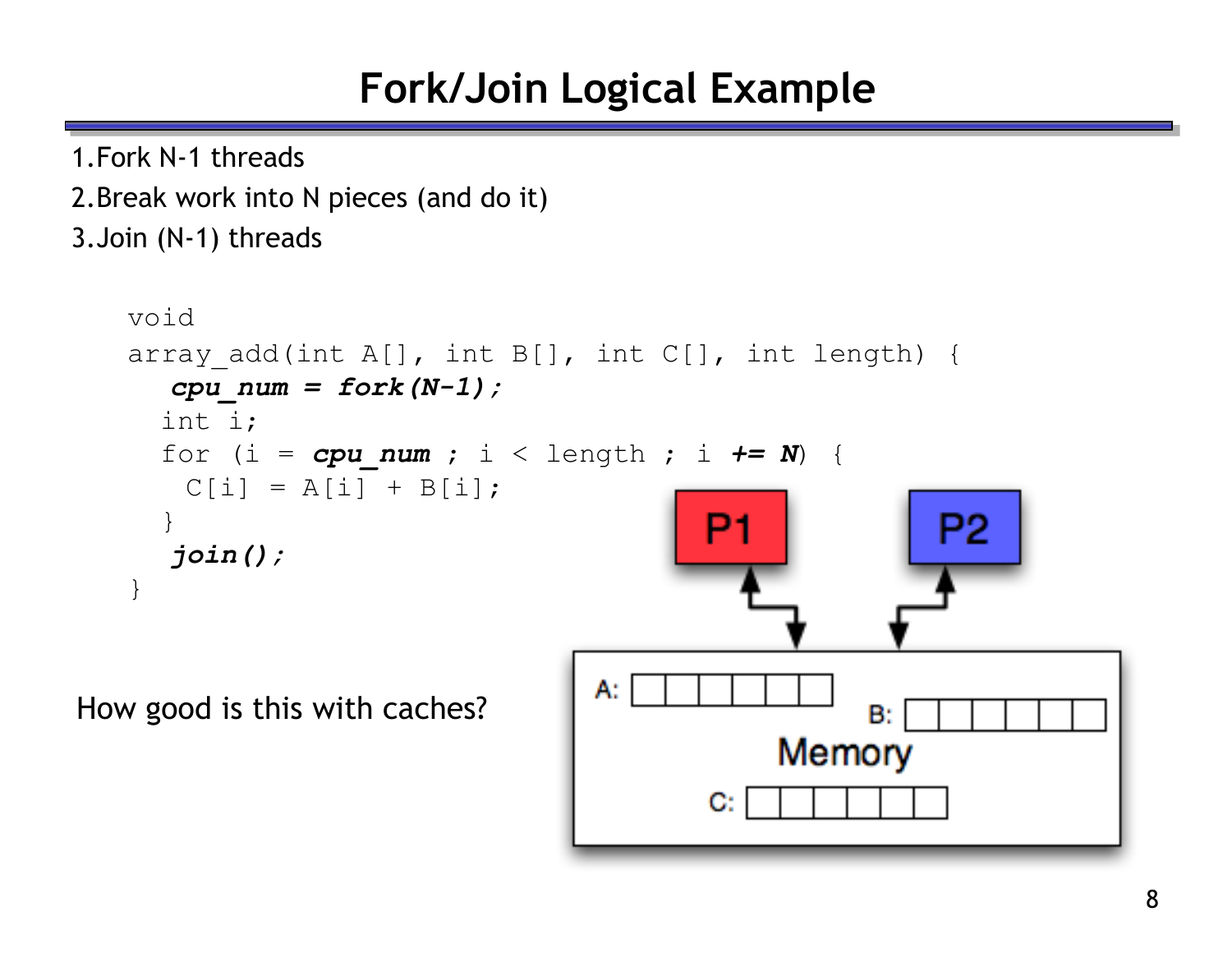- Parallel **speedup** measures improvement from parallelization:
	- time for best serial version time for version with **p** processors speedup(p)
- **What can we realistically expect?**

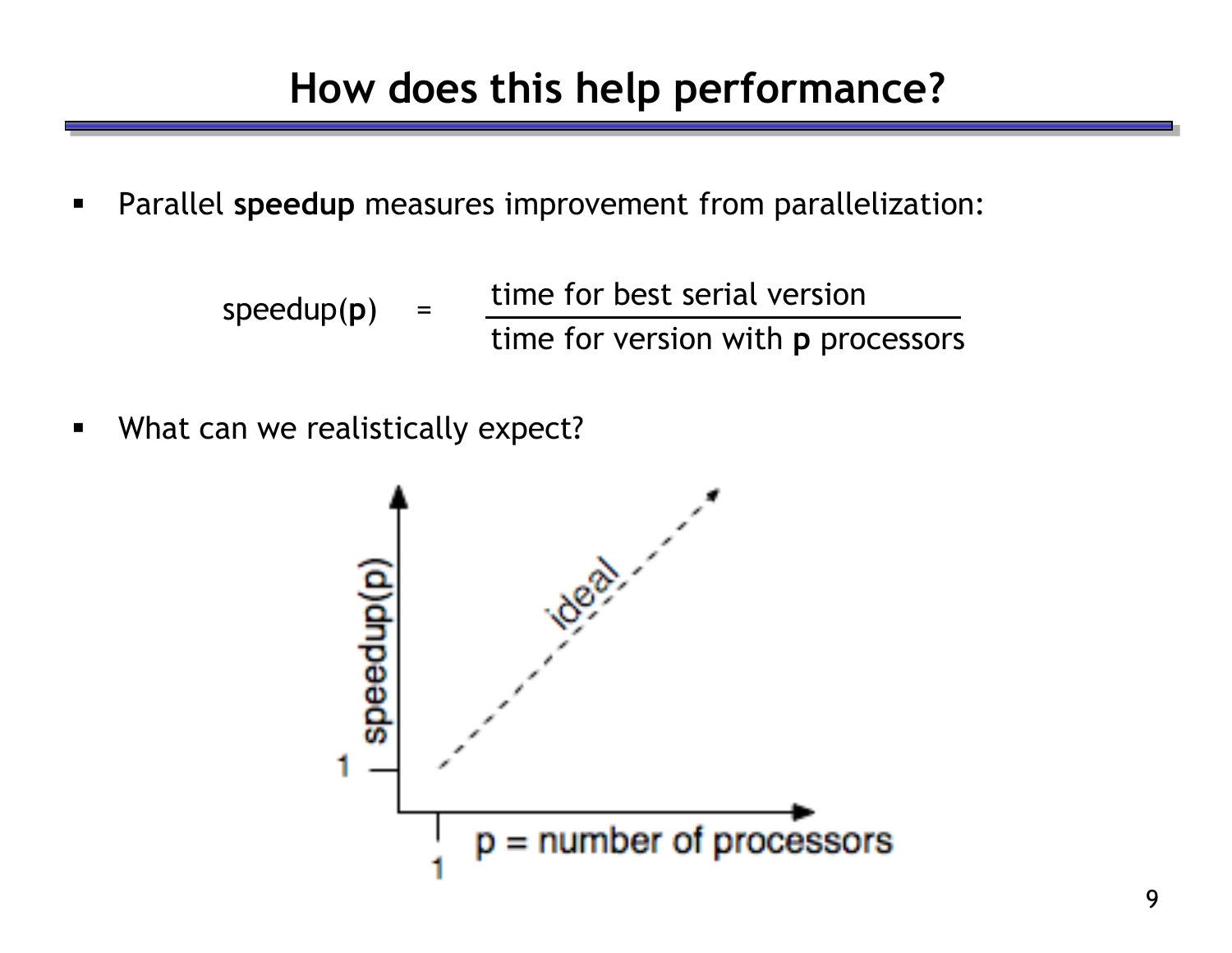#### **Reason #1: Amdahl's Law**

In general, the whole computation is not (easily) parallelizable

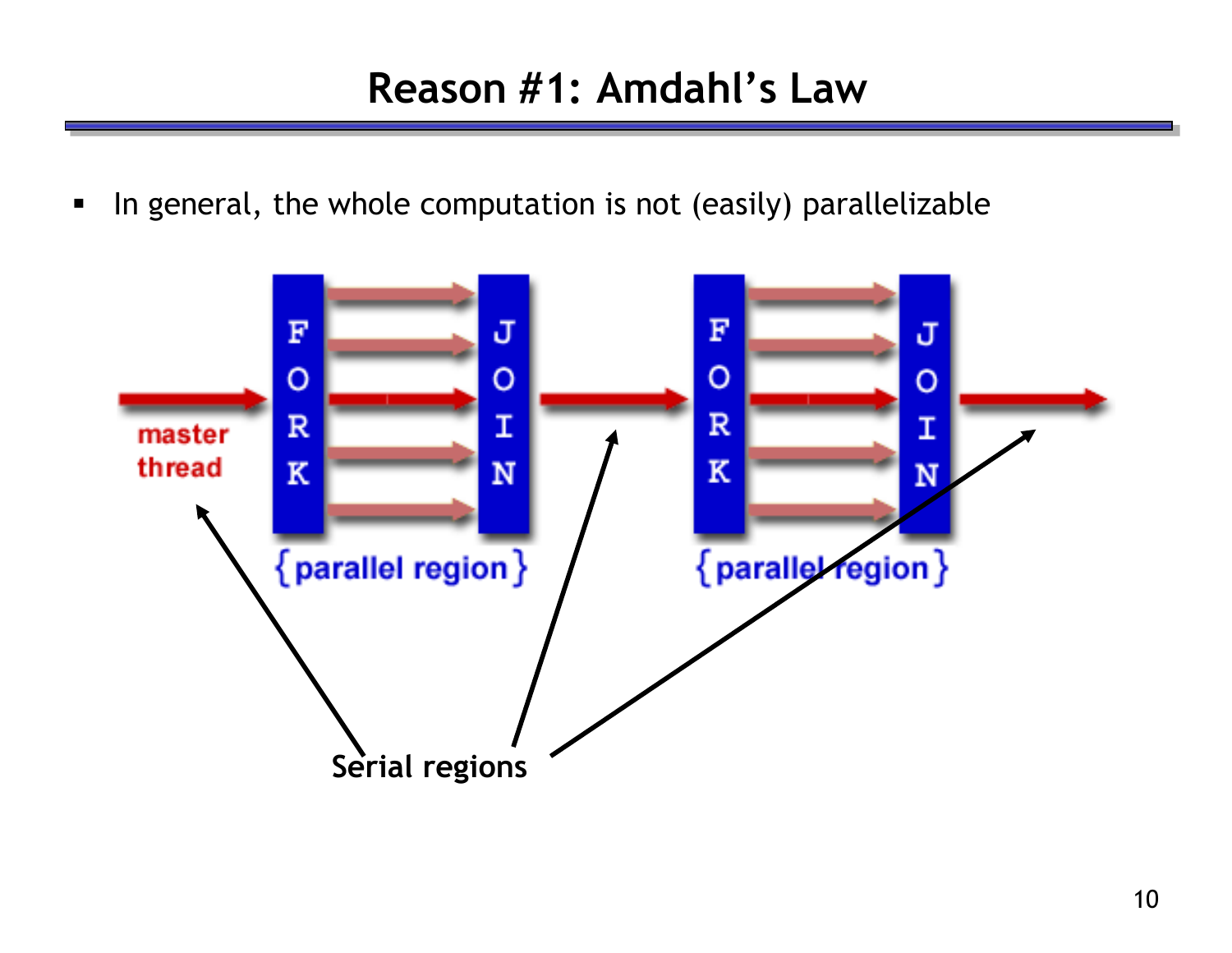## **Reason #1: Amdahl's Law**

- Suppose a program takes 1 unit of time to execute serially
- A fraction of the program, **s**, is inherently serial (unparallelizable)



 For example, consider a program that, when executing on one processor, spends 10% of its time in a non-parallelizable region. How much faster will this program run on a 3-processor system?

New Execution = 
$$
\frac{.9T}{3}
$$
 + .1T = Speedup =

What is the maximum speedup from parallelization?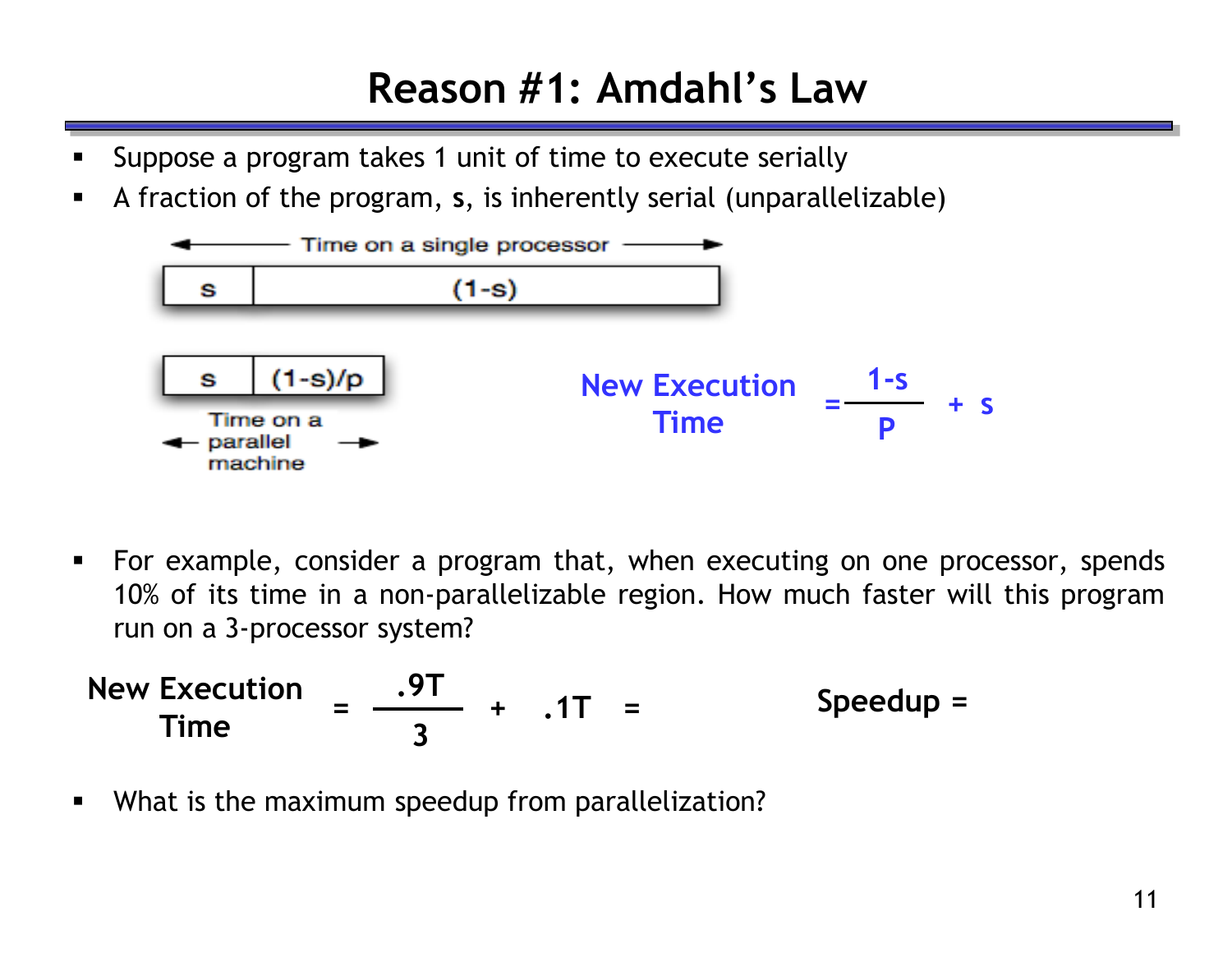#### **Reason #2: Overhead**

```
void
array add(int A[], int B[], int C[], int length) {
  cpu_num = fork(N-1);
  int i;
  for (i = cpu num ; i < length ; i \leftarrow N) {
    C[i] = A[i] + B[i];}
  join();
}
```
— Forking and joining is not instantaneous

- Involves communicating between processors
- May involve calls into the operating system
	- Depends on the implementation

New Execution  
Time 
$$
= \frac{1-s}{p} + s + overhead(P)
$$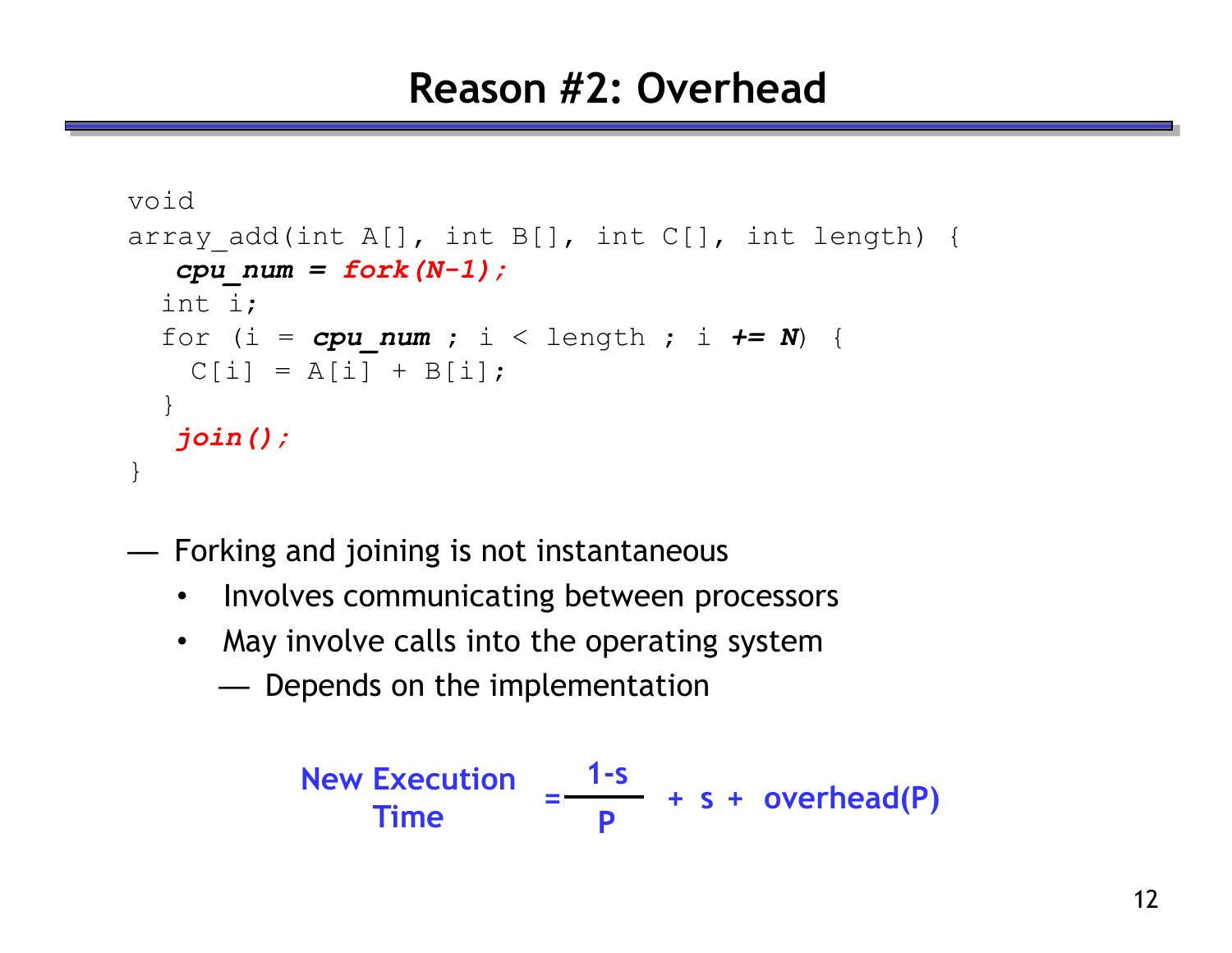# **Programming Explicit Thread-level Parallelism**

- As noted previously, the programmer must specify how to parallelize
- But, want path of least effort
- Division of labor between the **Human** and the **Compiler**
	- **Humans: good at expressing parallelism**, bad at bookkeeping
	- **Compilers:** bad at finding parallelism, **good at bookkeeping**
- Want a way to take serial code and say "Do this in parallel!" without:
	- Having to manage the synchronization between processors
	- Having to know a priori how many processors the system has
	- Deciding exactly which processor does what
	- Replicate the private state of each thread
- OpenMP: an industry standard set of compiler extensions
	- Works very well for programs with structured parallelism.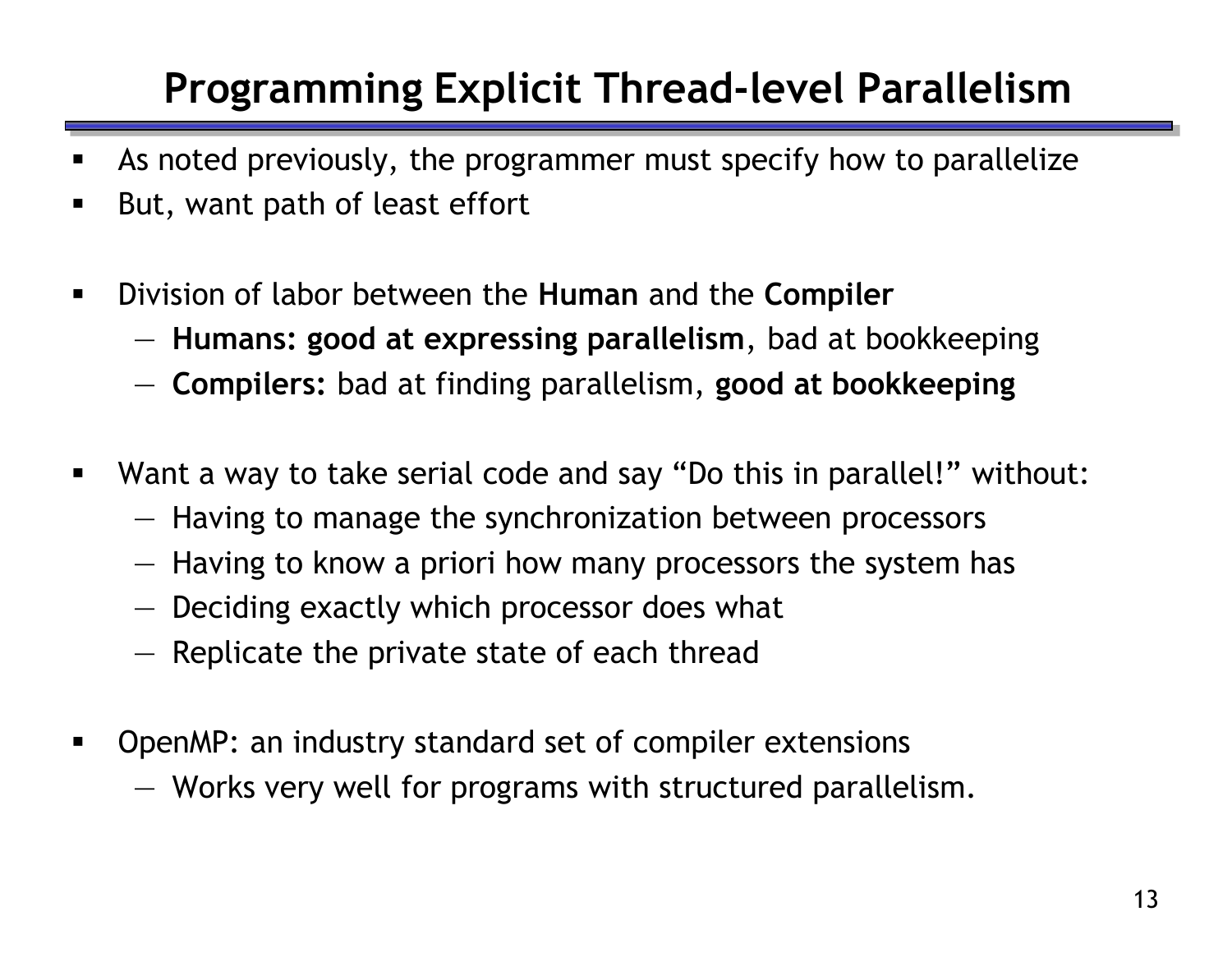## **Performance Optimization**

- Until you are an expert, first write a working version of the program
- Then, and only then, begin tuning, first collecting data, and iterate
	- Otherwise, you will likely optimize what doesn't matter



"We should forget about small efficiencies, say about 97% of the time: premature optimization is the root of all evil." *-- Sir Tony Hoare*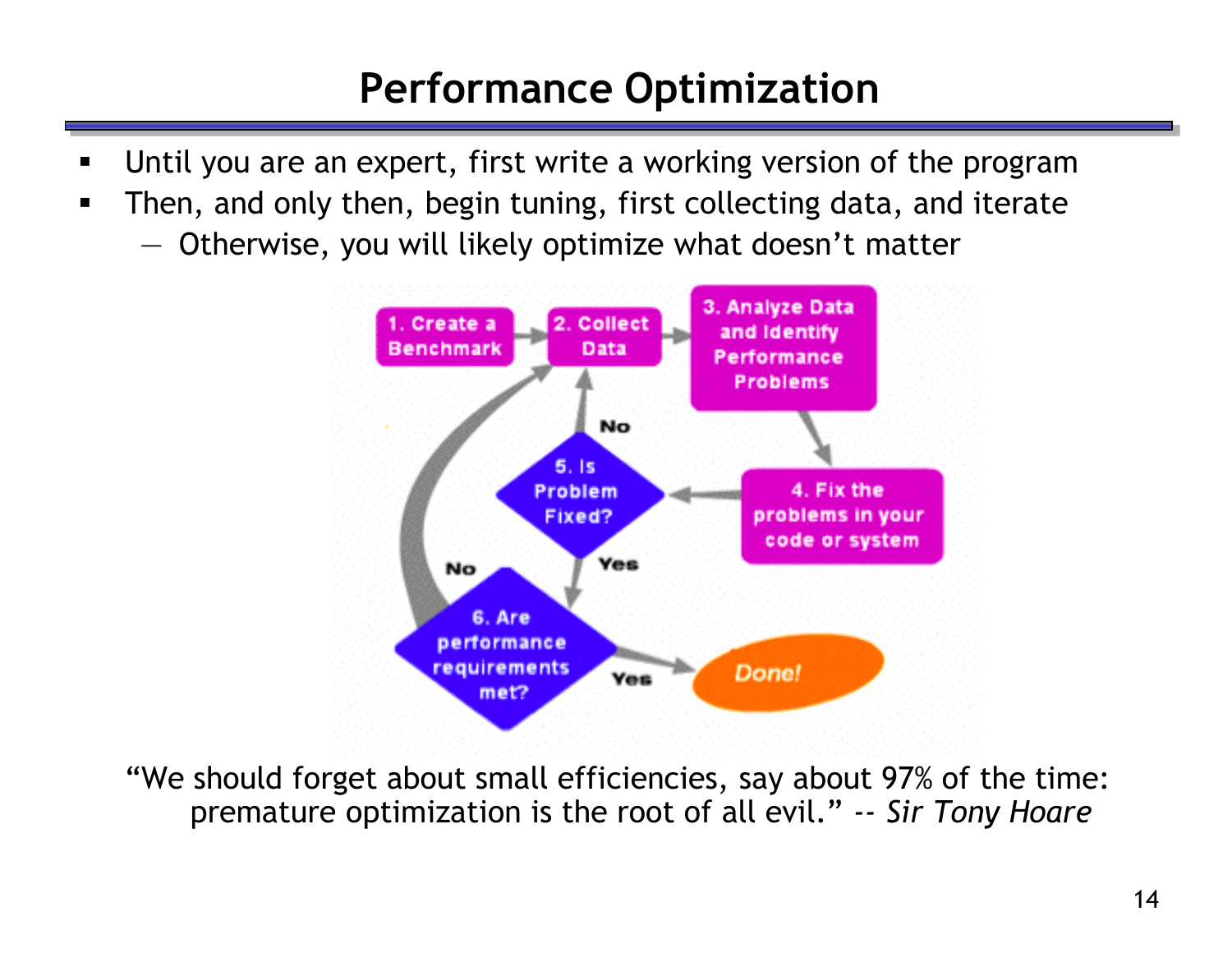- **TWO GNU tools integrated into the GCC C compiler**
- Gprof: The GNU profiler
	- $-$  Compile with the  $-pq$  flag
		- This flag causes gcc to keep track of which pieces of source code correspond to which chunks of object code and links in a profiling signal handler.
	- Run as normal; program requests the operating system to periodically send it signals; the signal handler records what instruction was executing when the signal was received in a file called gmon.out
	- Display results using gprof command
		- Shows how much time is being spent in each function.
		- Shows the calling context (the path of function calls) to the hot spot.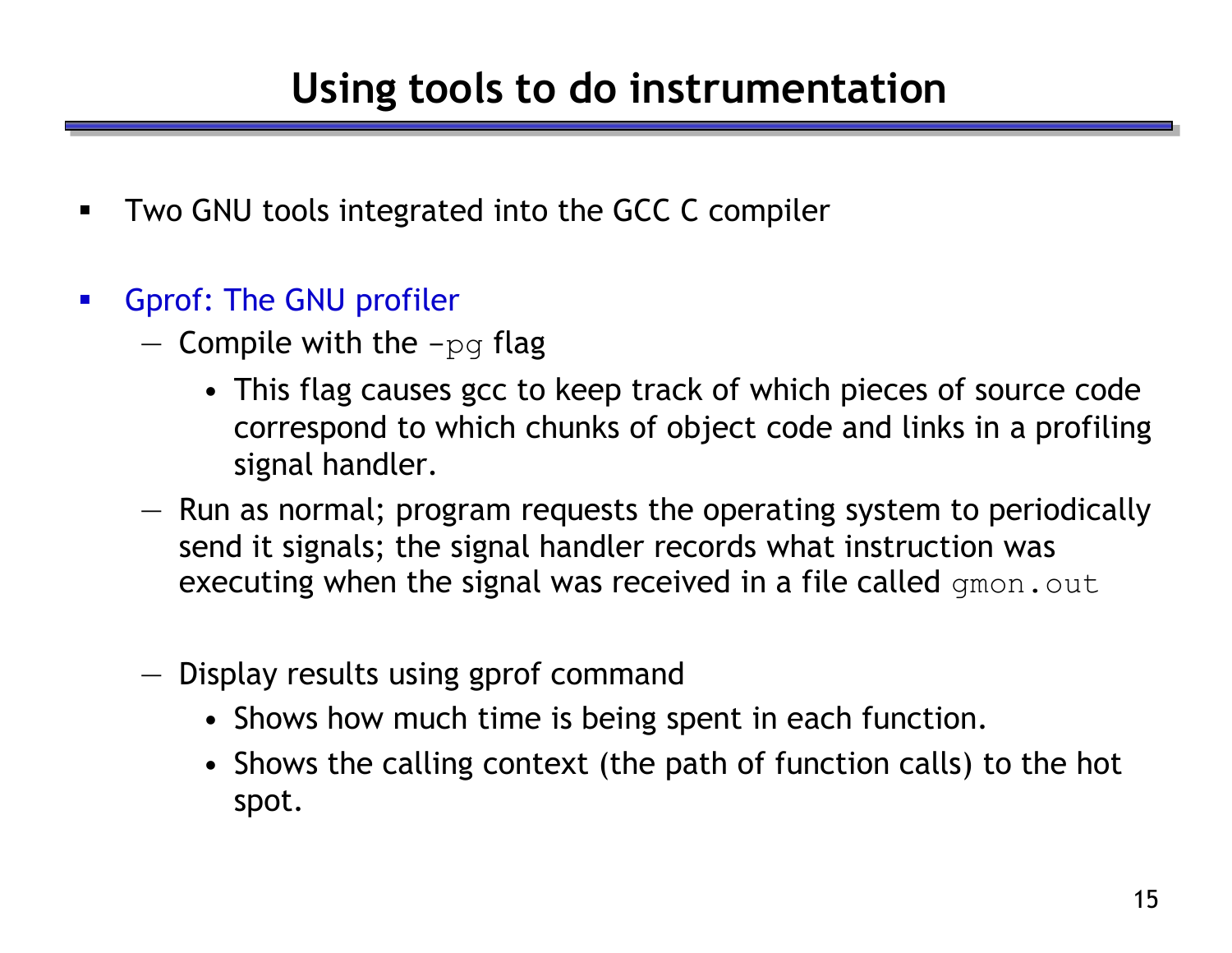#### **Example gprof output**

| Each sample counts as 0.01 seconds. |         |         |               |           |           |                 |  |  |  |  |
|-------------------------------------|---------|---------|---------------|-----------|-----------|-----------------|--|--|--|--|
| $\frac{6}{5}$<br>cumulative         |         | self    |               | self      | total     |                 |  |  |  |  |
| time                                | seconds | seconds | calls         | $s$ /call | $s$ /call | name            |  |  |  |  |
| 81.89                               | 4.16    |         | 4.16 37913758 | 0.00      | 0.00      | cache access    |  |  |  |  |
| 16.14                               | 4.98    | 0.82    |               | 0.82      | 5.08      | sim main        |  |  |  |  |
| 1.38                                | 5.05    | 0.07    | 6254582       | 0.00      | 0.00      | update way list |  |  |  |  |
| 0.59                                | 5.08    | 0.03    | 1428644       | 0.00      | 0.00      | dl1 access fn   |  |  |  |  |
| 0.00                                | 5.08    | 0.00    | 711226        | 0.00      | 0.00      | dl2 access fn   |  |  |  |  |
| 0.00                                | 5.08    | 0.00    | 256830        | 0.00      | 0.00      | yylex           |  |  |  |  |
|                                     |         |         |               |           |           |                 |  |  |  |  |

Over 80% of time spent in one function

Provides calling context (main calls sim main calls cache access) of hot spot

|                   | index % time |      | self children | called                 | name                                       |
|-------------------|--------------|------|---------------|------------------------|--------------------------------------------|
|                   |              | 0.82 | 4.26          | 1/1                    | $main$ [2]                                 |
| $\lceil 1 \rceil$ | 100.0        | 0.82 | 4.26          |                        | sim main $[1]$                             |
|                   |              | 4.18 |               | 0.07 36418454/36484188 | cache access $\langle cycle 1 \rangle [4]$ |
|                   |              | 0.00 | 0.01          | 10/10                  | sys syscall [9]                            |
|                   |              | 0.00 | 0.00          | 2935/2967              | mem translate [16]                         |
|                   |              | 0.00 | 0.00          | 2794/2824              | mem newpage [18]                           |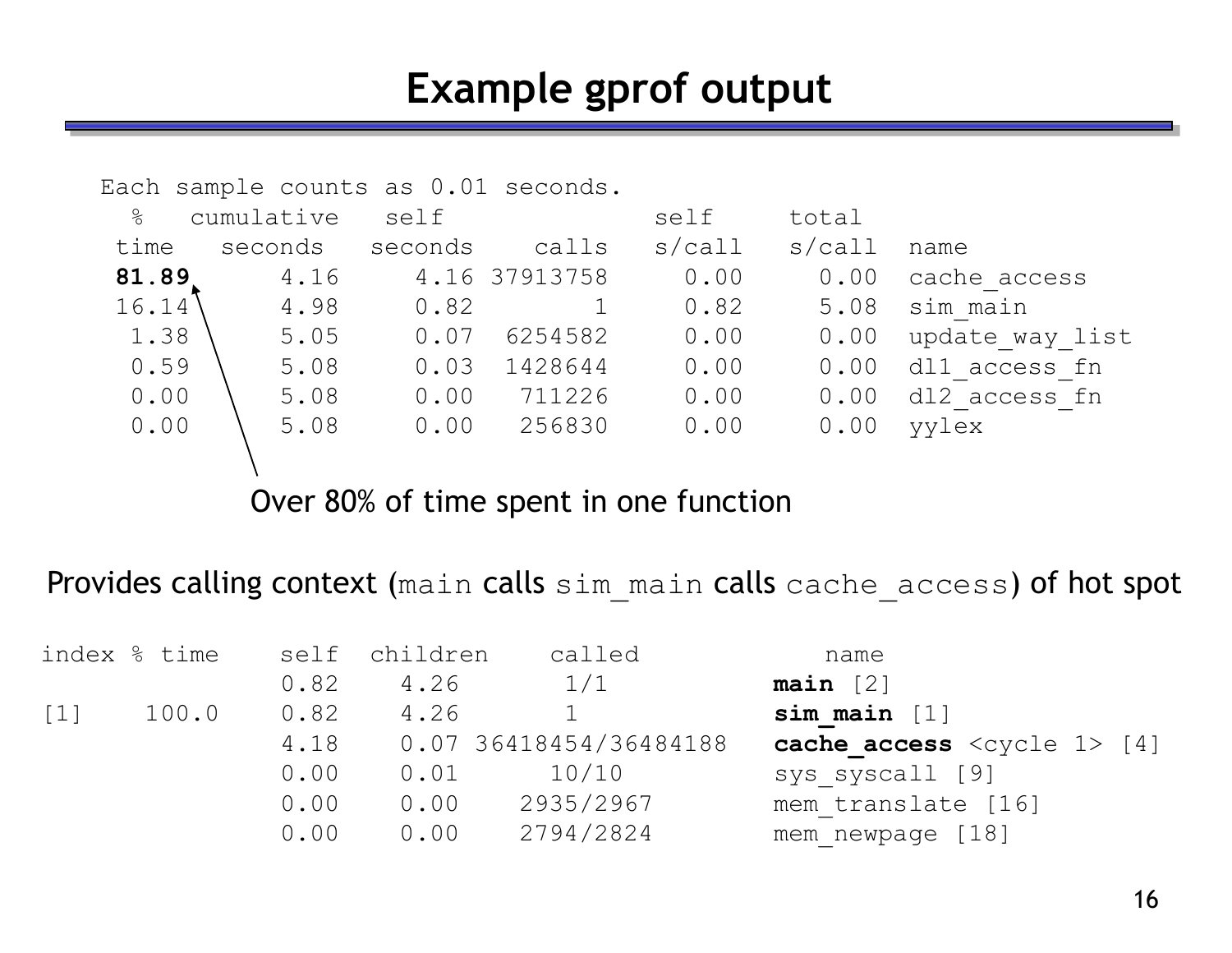# **Using tools for instrumentation (cont.)**

- Gprof didn't give us information on where in the function we were spending time. (cache access is a big function; still needle in haystack)
- **GCOV: the GNU coverage tool** 
	- $-$  Compile/link with the  $-$ fprofile-arcs  $-$ ftest-coverage options
		- Adds code during compilation to add counters to every control flow edge (much like our by hand instrumentation) to compute how frequently each block of code gets executed.
	- Run as normal
	- $-$  For each  $xyz$ .c file an  $xyz$ .gdna and  $xyz$ .gcno file are generated
	- Post-process with gcov xyz.c
		- Computes execution frequency of each line of code
		- Marks with ##### any lines not executed
			- Useful for making sure that you tested your whole program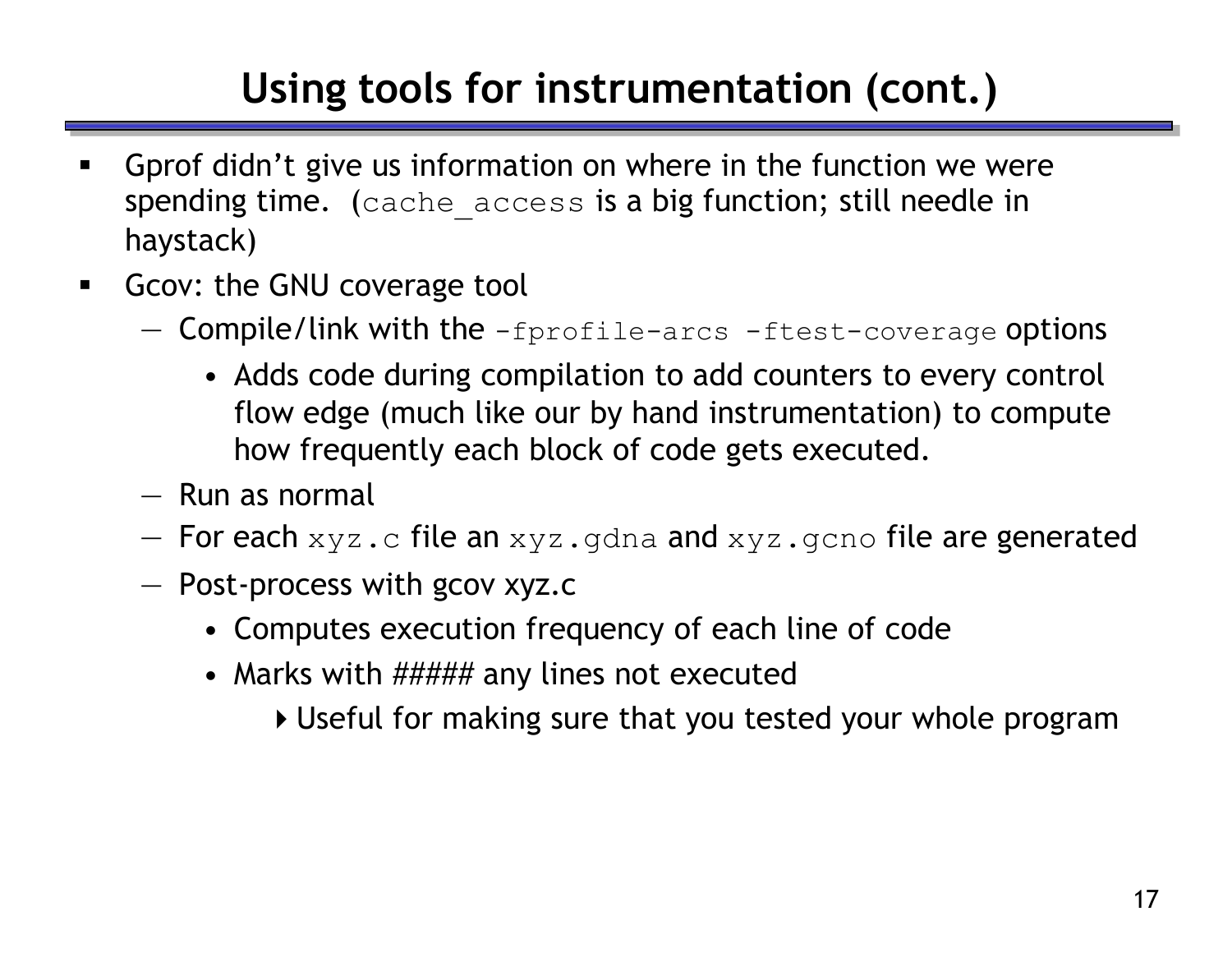#### **Example gcov output**

```
Code never executed
```

```
14282656: 540: if (cp->hsize) {
   \# \# \# \# \ddot{.} 541: int hindex = CACHE HASH(cp, tag);
      -: 542:
   #####: 543: for (blk=cp->sets[set].hash[hindex];
      -: 544: blk;
      -: 545: blk=blk->hash next)
      -: 546: {
   #####: 547: if (blk->tag == tag && (blk->status & CACHE BLK VALID))
   #####: 548: goto cache hit;
      -: 549:-: 550: } else {
      -: 551: \frac{1}{2} /* linear search the way list \frac{1}{2}753030193: 552: for (blk=cp->sets[set].way head;
      -: 553: blk;
      -: 554: blk=blk->way next)
751950759: 555: if (blk->tag == tag && (blk->status & CACHE BLK VALID))
738747537: 556: goto cache hit;
         -: 557: }
          -: 558: }
```
Loop executed over 50 interations on average (751950759/14282656)